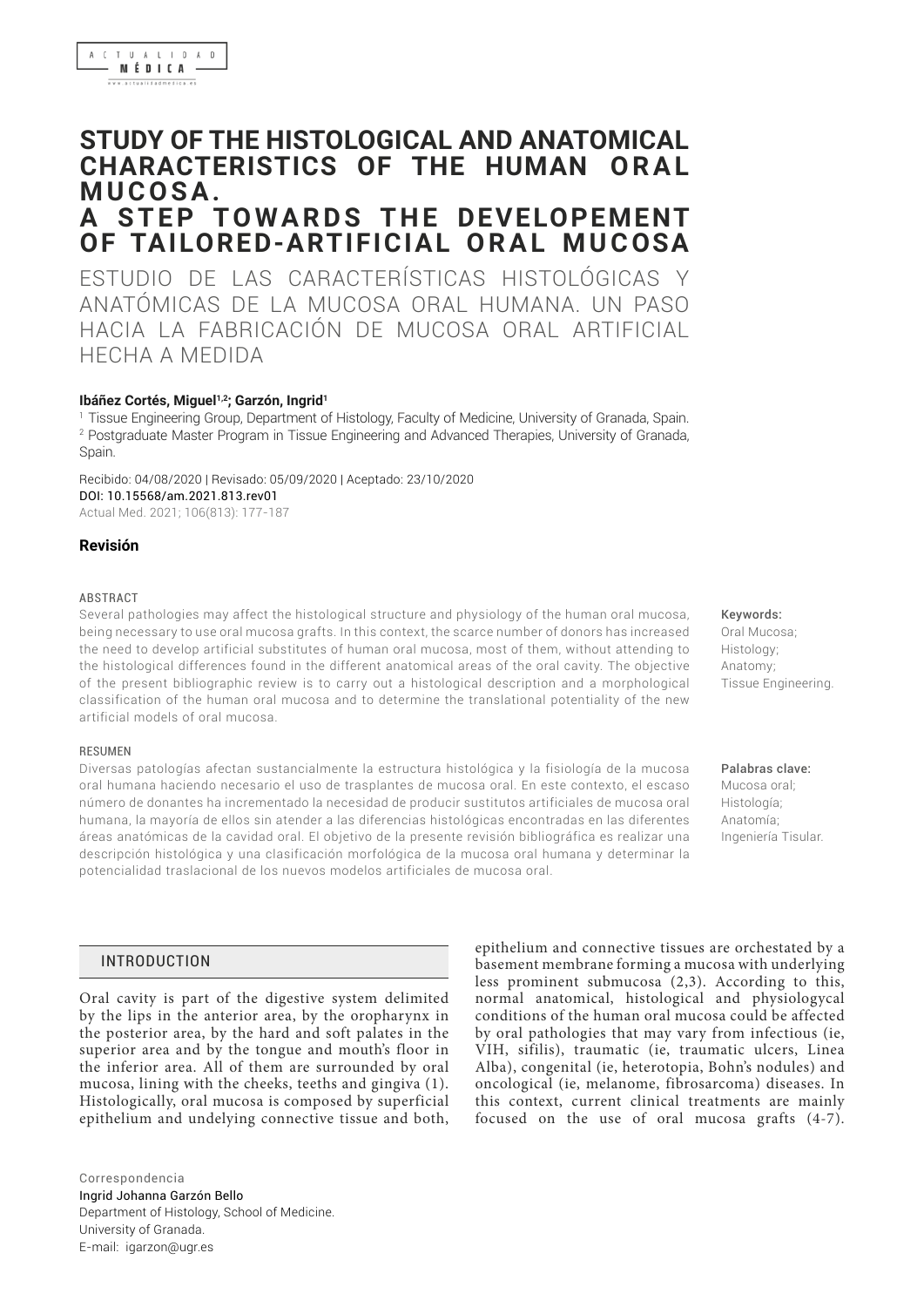However, the scarce number of oral mucosa donors and the associated drawbacks to the surgical technique, dramatically increase the need of artificial oral mucosa susbtitutes developed by tissue engineering. In this mileu, several oral mucosa models have been produced by tissue engineered varying from models formed by one or more keratinocytes layers mimicking epithelial tissue until full-thickness models consisting of keratinocytes layers and a connective tissue formed by fibroblasts making use of different commertial (ie, Matriderm®) or non-commertial (ie, fibrin-agarose) scaffolds (4,8,9).

Most of the patients can suffer lesions in the different areas of the oral cavity as gingiva, hard and soft palates, mouth's floor, lips, cheeks, ventral and dorsal tongue, taste papillae or lingual tonsil. Each anatomical area have been associated to specific histological characteristics, as number of epithelial layers, cytokeratin expression profile of epithelial keratinocytes and type of connective tissue which can be lax, semidense or dense (5,10). In this regard, the generation of artificial substitutes includes standarized oral mucosa with random characteristics for the replacement of injuries in oral cavity without attending to the histological differences of each anatomical area. In the present work, we have revised previously published data regarding the main histological features of oral mucosa from different anatomical areas of the oral cavity in order to develop in the future a histological-tailored artificial oral mucosa. In other words, the future artificial substitute will keep the same histological characteristics that the injured area of the oral cavity which has to be repaired.

# HISTOLOGY OF NATIVE HUMAN ORAL MUCOSA

# **EPITHELIAL TISSUE**

The epithelial tissue offers a structural barrier that protects against the mechanical forces, the entry of external substances or microorganisms and the lost of fluids (2). The main cells of epithelium are the keratinocytes (90% of the total epithelial cell) while the rest is divided between permanent cells as melanocytes, Langerman and Merkel cells (9%) and transitory cells as granulocytes, limphocytes and monocytes (1%). Keratinocytes are responsable for creating all epithelial strata (basal and suprabasal layers), migrating from the deepest stratum to the most superficial and getting keratinizated in this migration process (4,5). Basal layer is formed by keratinocytes with round nucleus that are in continuous division to ensure self-renovation of the epithelial tissue. Adjacent to this layer, spinous layer is composed by different layers of poligonal keratinocytes that are linked due to the presence of desmosomes-associated proteins and tonofilaments. Subsequently, granular layer is formed by squamous cells with small nucleus where keratohyaline granules and Odland's bodies are found. The most superficial layer is mainly composed by anucleate cells with wide expression of involucrin and filaggrin as key markers of maturation. In this context, attending to the grade of keratinocytes maduration and the anatomical location, three types of stratified epithelium can be observed in the oral cavity: i) orthokeratinizated where nuclei in the most superficial layer are absent, ii) parakeratinized where nuclei in the most superficial layer are pyknotic and iii) nonkeratinizated epithelia where there is not this superficial layer (4,5,11-15).

# **BASEMENT MEMBRANE**

Epithelial and connective tissue have a permanent crosstalk due to the presence of the basement membrane. The main function of the basement membrane is to serve as a barrier for the pass of negative charges and act as guide of celular migration in the process of wound reepithelization (4,5). Basement membrane is composed by a basal lamina and reticular lamina. The basal lamina is synthesized by epithelial cells mainly composed of integrins, laminin 5, entactin, heparin sulfate, collagen IV, fibronectin among other proteins. The reticular lamina is synthesized by connective cells with the presence of glucosaminoglycan matrix and two types of fibers: i) anchor fibers of collagen VII and ii) reticular fibers as reticulin (trimeric collagen III) (15-17).

## **CONNECTIVE TISSUE AND SUBMUCOSA**

The connective tissue of the native human oral mucosa can be lax, dense or semidense according to the anatomical location into the oral cavity. The key function of the connective tissue is to serve as nutritional support to the epithelium. The connective tissue cell population are mainly composed by fibroblasts, macrophages, lymphocytes, mast cells and plasmatic cells  $(4,5)$ . Fibroblasts produce the fibrillar and non-fibrillar extracellular matrix as collagen I and VI, elastic fibers (elastin), reticular fibers (reticulin), proteoglycans (hyaluronic acid, heparin sulphate, syndecan, decorin) and glycoproteins (fibronectin, tenascin). Two zones are clearly defined in the connective tissue, the papillary layer and reticular layer. The papillary layer have a closed relation with epithelial rete ridges increasing the junction of both tissues and facilitating the exchange between epithelium and blood vessels. Apart from papillary layer, the reticular layer is located subjacent to the papillary layer and is rich in fibrilar components of the extracellular matrix (5,12,15,17, 8). Finally, connective tissue is linked to submucosa which is composed by lax connective tissue linked to subjacent tissues. The submucosa can be well-developed in areas exposed to masticatory forces or directly scarce in areas where there is rare movement. In addition, salivary glands, blood vessels, nerves and adipose tissue can be found in the submucosa (5,12,13,16,18).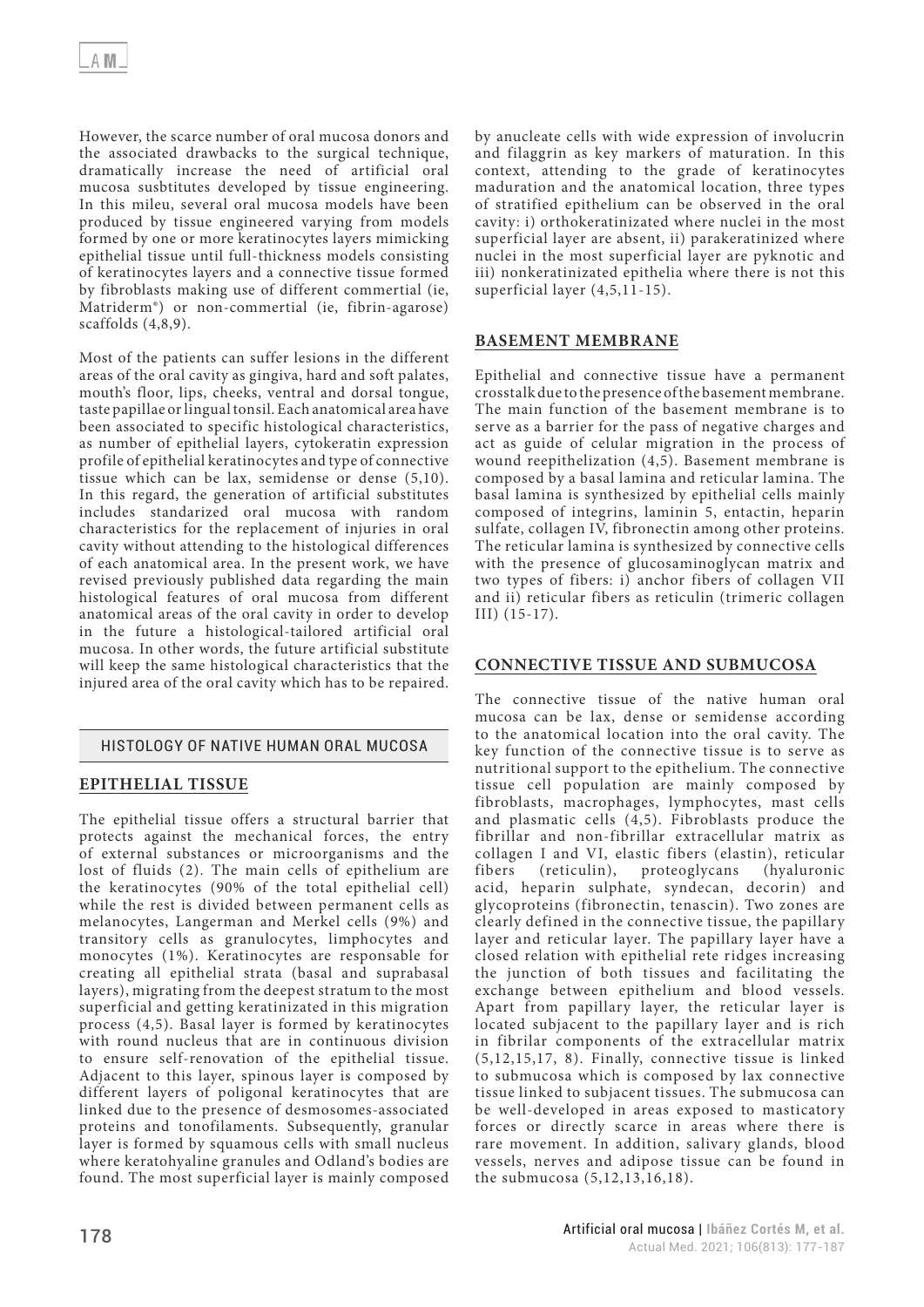#### ANATOMICAL CLASSIFICATION OF NATIVE HUMAN ORAL MUCOSA

Attending to the anatomical location in the oral cavity, the native human oral mucosa is classified in three types of oral mucosa with particular histological and functional characteristics (5,16,19) (Table 1):

1. Masticatory mucosa: plays an important role in supporting due to the intense friction and pression forces of the masticatory movement. This mucosa is found in gingiva and hard palade. Histological features include orthokeratinized or parakeratinized epithelium with great amount of rete ridges. In addition, the connective tissue may vary from semidense to dense. In the particular

case of the gingiva, there is a scarce submucosa that differs from the lateral surface of hard palate where the submucosa present glandular and adipose tissue.

2. Lining mucosa: the main function is the protection of the oral cavity inside acting as a barrier for microorganisms and other substances. Furthermore, elastic fibers are abundant allowing the streching and relaxing of the tissue. This mucosa is found in lips, soft palade, cheeks, ventral tongue surface and mouth's floor. Epithelium is nonkeratinizated, connective tissue is lax or semidense and submucosa is well defined with salivary glands, adipose tissue and striated muscle fibers.

|                       | Localization        | Histology                                                                                                                                                                           | Function                                                          | Immunohistochemistry                                | Bibliography                          |  |  |
|-----------------------|---------------------|-------------------------------------------------------------------------------------------------------------------------------------------------------------------------------------|-------------------------------------------------------------------|-----------------------------------------------------|---------------------------------------|--|--|
| Masticatory<br>mucosa | Gingiva             | Thick<br>parakeratinized<br>epithelium, lax<br>or semidense<br>connective tissue<br>with papillae and<br>without submucosa                                                          |                                                                   | CKs 1, 2, 4, 5, 6, 8, 10,<br>11, 13, 14, 16, 18, 19 |                                       |  |  |
|                       | Hard palate         | Thick<br>orthokeratinized<br>epithelium with<br>dense connective<br>tissue and without<br>submucosa or<br>with lax papillary<br>connective tissue<br>and well defined<br>submucosa. | Support<br>masticatory<br>forces                                  | CKs 1, 6, 10, 16, 76                                | (5, 10, 16,<br>19, 22, 23,<br>25, 26) |  |  |
|                       | Mouth's<br>floor*   |                                                                                                                                                                                     |                                                                   | CKs 4, 5, 6, 13, 14, 16,<br>19                      |                                       |  |  |
| Lining                | Lips and<br>cheeks* | Lax and elastic<br>connective tissue<br>with submucosa                                                                                                                              | Protection<br>allowing<br>the tissue<br>streching<br>and relaxing | CKs 1, 4, 5, 13, 14                                 | (5, 10, 12,                           |  |  |
| mucosa                | Ventral<br>tongue*  | linked to muscle<br>Lax connective<br>tissue without                                                                                                                                |                                                                   | CKs 4, 5, 6, 13, 14, 16                             | 16, 19, 24)                           |  |  |
|                       | Soft palate*        | submucosa                                                                                                                                                                           |                                                                   | CKs 7, 8, 18, 19                                    |                                       |  |  |
| Specialized<br>mucosa | Dorsal<br>tongue**  |                                                                                                                                                                                     | Receive the                                                       | CKs 1, 2, 4, 5, 6, 13, 14,<br>15, 16, 17            |                                       |  |  |
|                       | Taste<br>papillae** | Connective tissue<br>and submucosa<br>fusionated and<br>linked to the muscle                                                                                                        | taste stimuli                                                     | CKs 1, 2, 4, 10, 11, 13,<br>$16***$                 | (5, 16, 19,<br>27, 28)                |  |  |
|                       | Lingual<br>tonsil*  |                                                                                                                                                                                     | Defensive                                                         | CKs 5, 6, 7, 13, 14                                 |                                       |  |  |

Table 1. Histological characterization of native human oral mucosa. Anatomical localization, histology, function and immmunohistochemistry of epithelium. \*: nonkeratinized epithelium. \*\*: parakeratinized epithelium. \*\*\*: in taste buds, CKs 8, 18, 19 are expressed.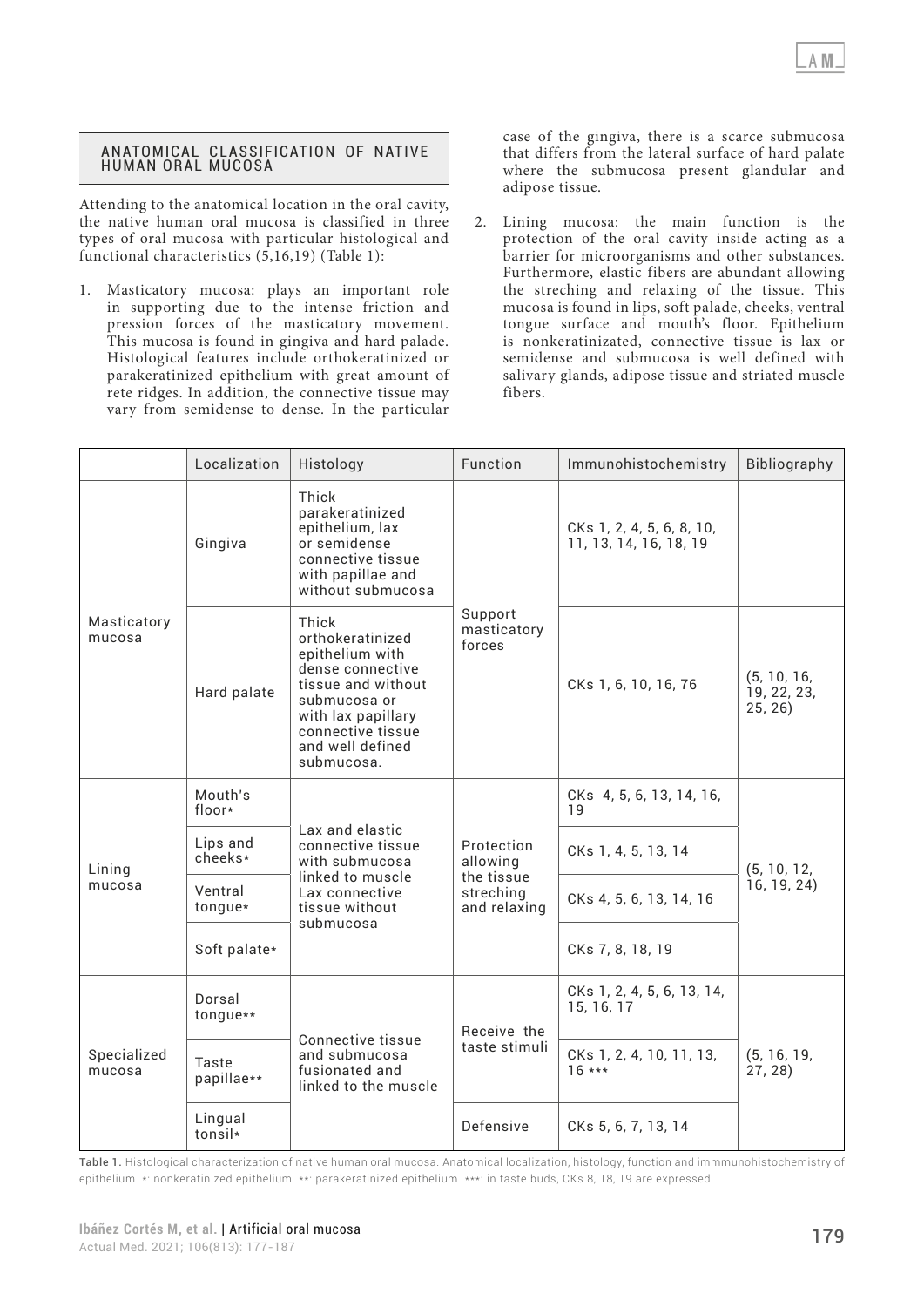3. Specialized mucosa: in the case of mucosa with taste function, specially in dorsal tongue and taste papillae, a parakeratinizated epithelium is found. For mucosa with defensive function, specially in lingual tonsil, a non-keratinizated epithelium can be identify. Both types of specialized mucosas present connective tissue and submucosa.

## CURRENT HISTOLOGY FINDINGS IN NATIVE HUMAN ORAL MUCOSA

Several works have used different histological techniques to identify tissue structure, cellular components and the extracellular matrix of native human oral mucosa. Most of the publications use rutinary hematoxylin and eosine for the visualization of acidophil and basophilic components (20). In addition, histological features for native human oral mucosas are also investigated by using immunohistology and histochemical techniques. In the present review, we pretend to highlight the most relevant findings of current histological studies regarding the epithelium, basal membrane, connective tissue and submucosa of the native human oral mucosa.

# **EPITHELIAL TISSUE**

For histological study of the epithelium of the native human oral mucosa the most used histological technique is the immunohistochemistry to detect key epithelium-related proteins, cytokeratins (CKs). In this milieu, CKs are a cytoskeletal protein family of intermediated size synthesized by epithelial cells classically divided in type I or acidic proteins (CK 9, 10, 11, 12, 13, 14, 15, 16, 17, 18, 19, 20 and others) and type II or basic proteins (CK 1, 2, 3, 4, 5, 6, 7, 8) (21). Most of the scientific publications associate the expression of CKs 5-14 and 17 to the basal layer cells. The CKs 4-13, and 6-16 expression to the suprabasal layers and CKs 3-12 and 10 are linked to the most superficial epithelial layers of the keratinized oral mucosa (10,22-24) (Table 2). Different authors classify some CKs as specific of keratinized or nonkeratinized epithelia. However, this affirmation is not correct at all because of these CKs also can be found in the opposed epithelia. For example, Winning *et al* classified CKs 6-16 as specific proteins of keratinized epithelia but they are also found in nonkeratinized epithelium as mouth's floor and ventral tongue (10, 15, 24).

Several authors have used CKs as epithelial markers in the different types of oral mucosa (masticatory, lining, and specialized mucosa) (Table 1). First, for masticatory mucosa as gingiva showed possitive expression of CKs 1, 2, 4, 5, 6, 8, 10, 11, 13, 14, 16, 17, 18 and 19 (10,25). In the case of masticatory mucosa as hard palate CKs 1, 6, 10, 16 and 76 were possitively expressed (10,22,23,26).

Secondly, in the case of lining mucosa as mouth's floor and ventral tongue CKs 4, 5, 6, 13, 14, 16 were found. However, CK 19 expression was exclusively found in mouth´s floor (24). In contrast, lips and soft palate were substatially different. In the case of lips CKs 1, 4, 5, 13, 14 were expressed (12) and for soft palate CKs 7, 8, 18 and 19 were also positive (10). Furthermore, for lining mucosa as cheeks an epithelia pattern based on CKs expression was not found.

Finally, in areas with specialized mucosa as dorsal tongue and lingual tonsil a common CKs expression was found (CKs 5, 6, 13, 14) being CKs 1, 2, 4, 15, 16 and 17 exclusive for dorsal tongue. In the same way, CK 7 was unique for lingual tonsil (27,28). Different types of taste papillae are located along the tongue expressing on the top CKs 1, 2, 4, 10, 11, 13, 16. Strinkingly, taste buds situated on the side of papillae show a high expression of CKs 8, 18, 19 similar to simple epithelium (28).

Another proteins involve in oral mucosa epithelial differentiation are filaggrin, involucrin and loricrin. According to this, filaggrin and involucrin were expressed in masticatory and specialized keratinized oral mucosa. Nonetheless, in non-keratinized epithelium as lining mucosa and lingual tonsil of specialized oral mucosa, filaggrin and involucrin proteins were absent (22,24) (Table 2).

Apart from the use of CKs as key epithelial markers, few authors have also used immunohistochemical techniques to detect another epithelial markers, usefull for the characterization of oral mucosa epithelium including CD44 (a cell-cell adhesion marker), desmoglein, desmoplakin, desmokollin (desmosomes associated proteins), connexin-26 and 43 and α4-β6 integrins (junction of epithelial and connective tissue) that were expressed in all types of oral mucosa (5,12,15) (Table 2).

# **BASEMENT MEMBRANE**

Histological characterization of basement membrane is based on immunohistochemical and histochemical techniques due to the amount of proteins of different nature. As we mentioned before, basement membrane is composed by basal lamina and reticular lamina. In this regard, few studies have reported the presence of BP 180, BP 230, ladinin, laminin-5, entactin, fibronectin and collagen IV as markers of basal lamina. In terms of reticular lamina, the literature have addressed the expression of collagen III and VII (15,29) (Table 3). All these markers play an important role in native human oral mucosa differentiation and characterization. Furthermore, histochemical techniques have detected glycoproteins of basement membrane using periodic acid-Schiff staining (11, 30). Moreover, for the reticular lamina characterization, Gomori's technique has been used to detect reticulin fibers formed by trimeric collagen type III (19,30) (Table 4).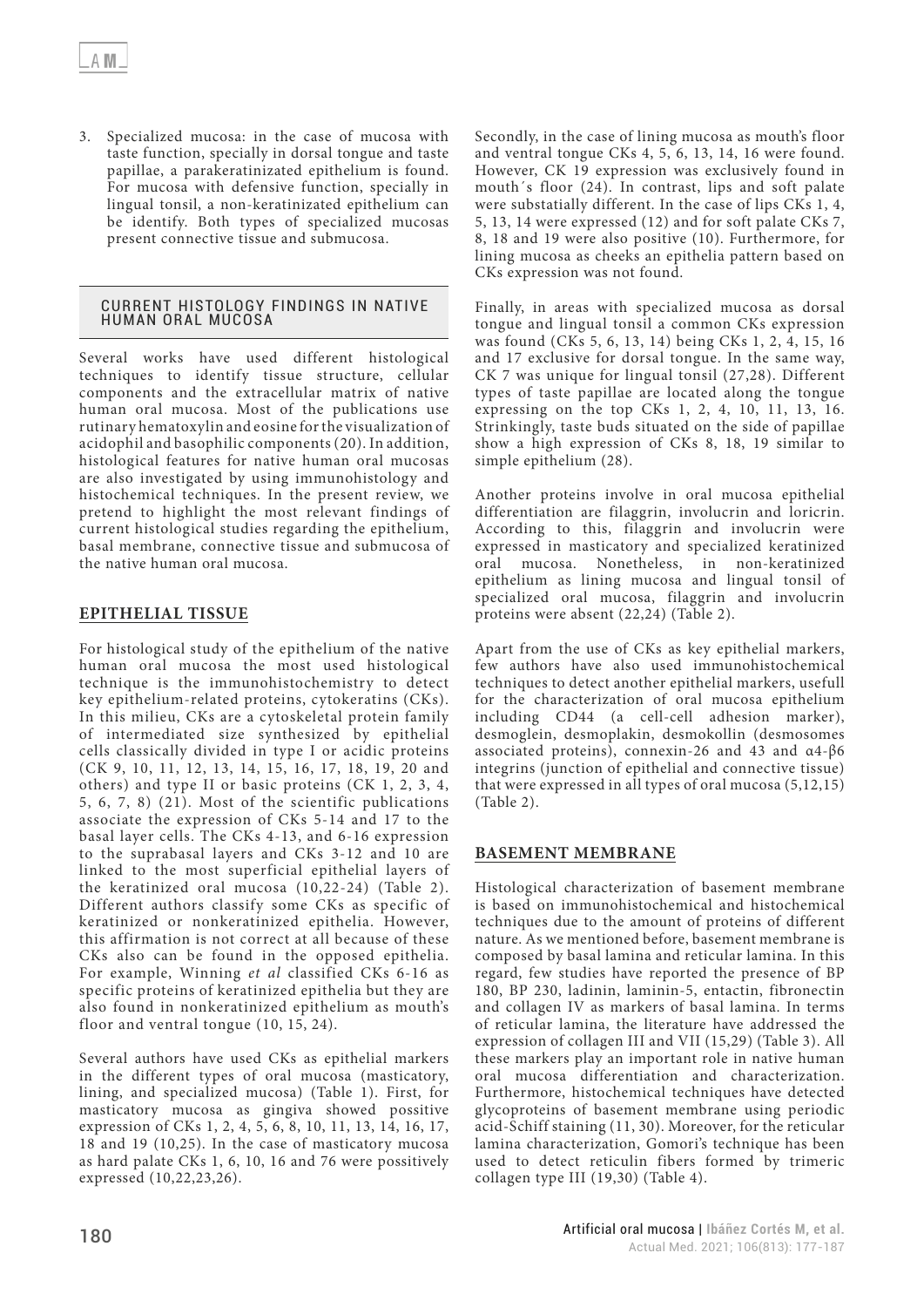|                               | CK <sub>3</sub>                      | CK4       | CK <sub>5</sub> | CK <sub>6</sub> | <b>CK10</b>                          | <b>CK12</b>                      | <b>CK13</b> | <b>CK 14</b>     | CK 16              |                                  | <b>CK17</b> |
|-------------------------------|--------------------------------------|-----------|-----------------|-----------------|--------------------------------------|----------------------------------|-------------|------------------|--------------------|----------------------------------|-------------|
| Stratum basal                 |                                      |           | $^{\mathrm{+}}$ |                 |                                      |                                  |             | $\boldsymbol{+}$ |                    |                                  | $\ddot{}$   |
| Stratum spinosum              |                                      | $\ddot{}$ |                 | $\ddot{}$       |                                      |                                  | $\ddot{}$   |                  | $\ddot{}$          |                                  |             |
| Stratum<br>granulosum         |                                      | $\bf{+}$  |                 | $\ddot{}$       | $\ddot{}$                            |                                  |             | $\bf{+}$         |                    |                                  |             |
| Stratum corneum               | $\begin{array}{c} + \end{array}$     |           |                 |                 | $\ddot{}$                            | $\ddot{}$                        |             |                  |                    |                                  |             |
|                               |                                      |           |                 |                 |                                      |                                  |             |                  |                    |                                  |             |
|                               | Filaggrin<br>Involucrin<br>Loricrin  |           |                 |                 | CD44                                 | Desmoglein                       |             | Desmoplakin      |                    | Desmokollin                      |             |
| Stratum basal                 |                                      |           |                 |                 | $\boldsymbol{+}$<br>$\boldsymbol{+}$ |                                  |             | $\boldsymbol{+}$ |                    | $\boldsymbol{+}$                 |             |
| Stratum spinosum              |                                      |           |                 |                 |                                      | $\begin{array}{c} + \end{array}$ |             |                  |                    | $\begin{array}{c} + \end{array}$ |             |
| Stratum<br>granulosum         |                                      |           |                 |                 |                                      |                                  |             |                  |                    |                                  |             |
| Stratum corneum               | $\boldsymbol{+}$<br>$\boldsymbol{+}$ |           |                 | $\ddot{}$       |                                      |                                  |             |                  |                    |                                  |             |
|                               |                                      |           |                 |                 |                                      |                                  |             |                  |                    |                                  |             |
|                               | Connexin-26                          |           |                 | Connexin-43     |                                      |                                  | a4-integrin |                  | $\beta$ 6-integrin |                                  |             |
| Stratum basal                 |                                      |           |                 |                 |                                      |                                  |             | $\boldsymbol{+}$ |                    |                                  |             |
| Stratum spinosum<br>$\ddot{}$ |                                      |           | $^{\rm +}$      |                 |                                      |                                  |             |                  |                    |                                  |             |
| Stratum<br>granulosum         |                                      |           |                 |                 |                                      |                                  |             |                  |                    |                                  |             |
| Stratum corneum               |                                      |           |                 |                 |                                      |                                  |             |                  |                    |                                  |             |

Table 2. Characterization of epithelial markers in native human oral mucosa.

 $\overline{\phantom{a}}$ 

-1

 $\overline{\phantom{a}}$ 

 $\overline{\phantom{a}}$ 

+: reported by the literature.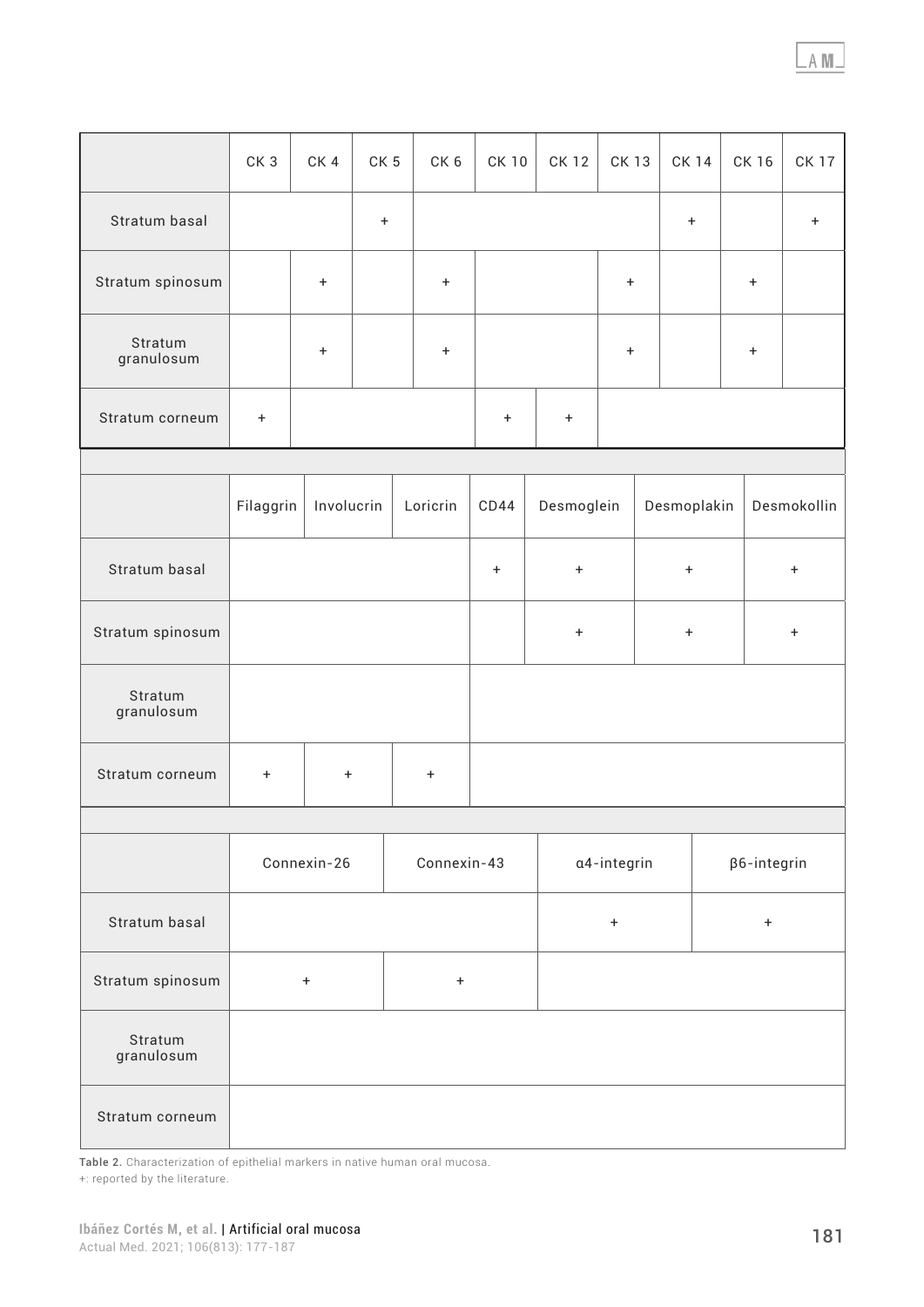|                             | BP180           | BP230     | Laminin-5 | Entactin  | Fibronectin                      | Collagen IV      | Collagen III |
|-----------------------------|-----------------|-----------|-----------|-----------|----------------------------------|------------------|--------------|
| <b>Basement</b><br>membrane |                 |           |           |           |                                  |                  |              |
| <b>Basal lamina</b>         | $\ddot{}$       | $\ddot{}$ | $\ddag$   | $\pm$     | $\pm$                            | $\boldsymbol{+}$ |              |
| Reticular lamina            |                 |           |           |           |                                  |                  | $\pm$        |
| Connective tissue           |                 |           |           |           |                                  |                  |              |
| Papillary layer             |                 |           |           |           |                                  |                  |              |
| Reticular layer             |                 |           |           |           |                                  |                  | $\pm$        |
| Submucosa                   |                 |           |           |           |                                  |                  |              |
|                             |                 |           |           |           |                                  |                  |              |
|                             | Collagen<br>VII | Decorin   | CD90      | Tenascin  | Collagen I                       | Collagen VI      | CD31         |
| <b>Basement</b><br>membrane |                 |           |           |           |                                  |                  |              |
| <b>Basal lamina</b>         |                 |           |           |           |                                  |                  |              |
| Reticular lamina            | $+$             |           |           |           |                                  |                  |              |
| Connective tissue           |                 |           |           |           |                                  |                  |              |
| Papillary layer             |                 |           |           |           |                                  |                  |              |
| Reticular layer             |                 |           |           |           |                                  |                  |              |
|                             |                 | $\ddot{}$ | $+$       | $\ddot{}$ | $\begin{array}{c} + \end{array}$ | $\ddot{}$        | $+$          |

Table 3. Characterization of the basement membrane, the connective tissue and the submucosa. +: reported by the literature. +: reported by the literature.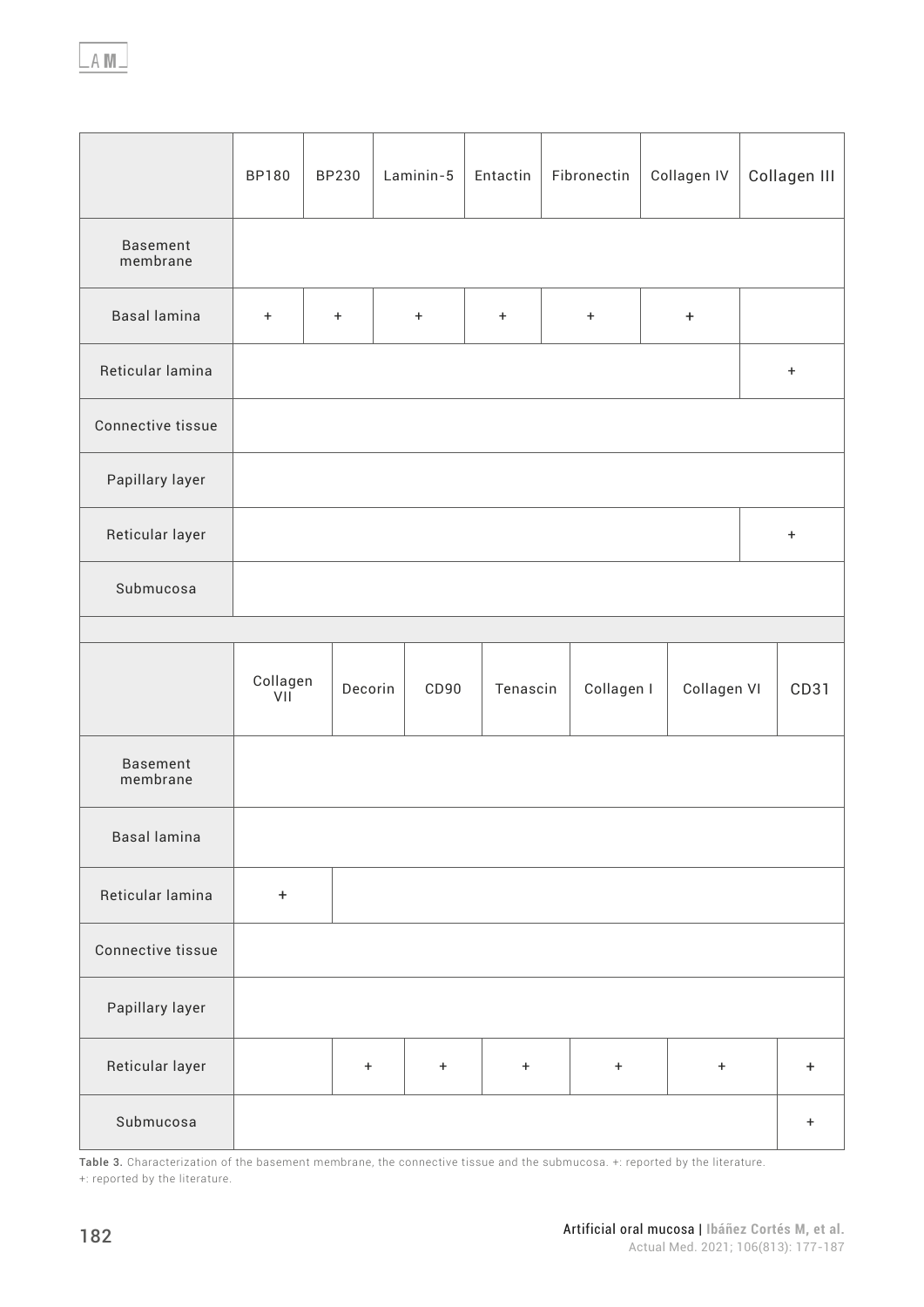|                             | Mas | Pic       | PAS       | AB                     | Gom       | Ver       | <b>ORO</b>                 | Bibliography               |  |
|-----------------------------|-----|-----------|-----------|------------------------|-----------|-----------|----------------------------|----------------------------|--|
| <b>Basement</b><br>membrane |     |           |           |                        |           |           |                            |                            |  |
| <b>Basal</b><br>lamina      |     |           | $\ddot{}$ |                        |           |           | (5, 11, 30)                |                            |  |
| Reticular<br>lamina         |     |           |           |                        | $\ddot{}$ | (19, 30)  |                            |                            |  |
| Connective<br>tissue        |     |           |           |                        |           |           |                            |                            |  |
| Papillary<br>layer          |     |           | $\ddot{}$ | $\ddot{}$<br>$\ddot{}$ |           |           | (5, 11, 19, 20, 30,<br>32) |                            |  |
| Reticular<br>layer          | $+$ | $\ddot{}$ | $\ddot{}$ | $\ddot{}$              | $\ddot{}$ | $\ddot{}$ |                            | (5, 11, 19, 20, 30,<br>32) |  |
| Submucosa                   |     |           | $\ddot{}$ | $\ddot{}$              |           |           | $\ddot{}$                  | (5, 12, 33)                |  |

Table 4. Histochemical characterization of the basement membrane, the connective tissue and the submucosa. +: possitive staining. Mas: Masson staining for collagen I. Pic: picrosirius staining for collagen I. PAS: periodic acid–Schiff staining for glycoproteins as integrins, laminins, entactin, fibronectin and tenascin. AB: alcian blue staining for proteoglycans as hialuronic acid, heparin sulphate, syndecan and decorin. Gom: Gomori's technique for reticulin formed by trimeric collagen III. Ver: Verhoeff staining for elastic fibers formed by elastin and fibrilin. ORO: Oil Red O staining for neutral lipids.

# **CONNECTIVE TISSUE AND SUBMUCOSA**

Connective tissue is rich in fibrillar and non fibrillar components. The main fibrillar component is the collagen type I, III and VI that has been widely used for connective tisssue characterization by immunohistochemistry techniques. Likewise, the non fibrillar components such as decorin and tenascin have been also identified by immunohistochemistry. CD90 positive expression has been linked to the mesenchymal origin of fibroblasts, the main cellular component of the connective and submucosa tissue (15,29,31) (Table 3).

The use of histochemistry tecniques in native human oral mucosa characterization have included trichrome of Masson and picrosirius stainings for the detection of collagen I. In addition, periodic acid-Schiff staining confirms the presence of glycoproteins as tenascin and fibronectin. For the detection of proteoglycans, alcian blue staining was used accompained by the detection of other proteoglycans such as syndecan and decorin. Trimeric collagen III fiber called reticulin is visualizated by the use of Gomori's technique. Finally, elastic fibers formed by elastin and fibrilin are confirmed by the Verhoeff staining (5,11,19,20,30,32) (Table 4).

Additionally, connective and submucosa tissues are immunohistochemically recognized by the use of endothelial markers as CD31 due to the presence of blood vessels and capillaries (5,12,29) (Table 3) and histochemically identified by the use of Oil Red O staining which colours the adipose tissue found in some types of submucosa (5,12,33) (Table 4).

#### HISTOLOGICAL STUDIES OF ARTIFICIAL ORAL MUCOSA DEVELOPED BY TISSUE ENGINEERING

Several research groups have developed different types of artificial oral mucosa (Table 5) using several epithelial, basement membrane, connective and submucosa tissue markers. However, in some cases morphological classification of artificial oral mucosa substitutes are rare mentionated or remain unclear. According to this, the analysis of the cytokeratin expression profile will be a helpful tool to classify the type of oral mucosa substitute and to match the proper substitute to recipient zone developing a tailored artificial oral mucosa substitutes.

In this regard, immunohistochemical methods for the classification of oral mucosa should include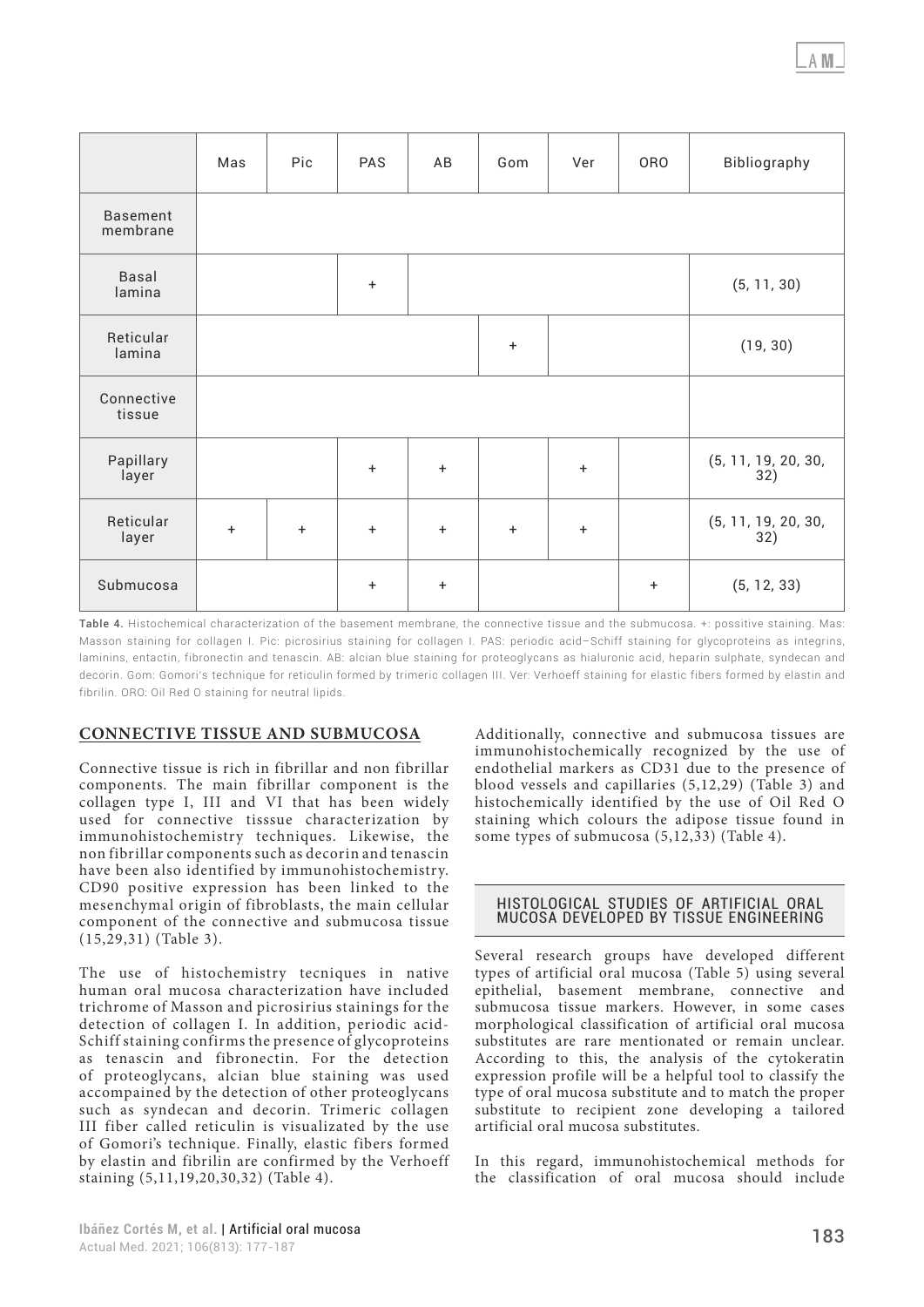proliferative basal cells markers as CKs 5 and 14 stratification and maduration of epithelial layer using CKs 4 and 13 markers, keratinization using markers as CKs 3, 10 and 12. According to the findings of the literature, to include a extended pool of cytokeratins will be helpful to classify the type artificial oral mucosa developed by tissue engineering (10,15,22- 24).

Three groups, Garzón *et al,* Nishiyama *et al* and Almela *et al*, have used antibodies for the detection of cytokeratins associated with proliferative basal cells, stratification and keratinization (34-37). In contrast, numerous research groups have only describe CKs expression for one or two markers of proliferative basal cells, stratification or keratinization (38-48). However, Iida *et al* have not used any epithelial markers to characterize oral mucosa epithelium (49).

Furthermore, most of the artificial oral mucosa developed by tissue engineering have shown stratification and maduration of the epithelial tissue according to the positive expression of CK 4 and 13, both, present in suprabasal layers of epithelia (34-42,44,45,47,48). According to the cytokeratin expression profile, oral mucosa substitutes produced by Qi *et al*, Izumi *et al,* Bayar *et al,* Lauer *et al* and Almela *et al* could be classified as keratinized mucosa (34,39,44,46). Moreover, substitutes developed by Garzón *et al* and Sánchez-Quevedo *et al* are classified as non-keratinized mucosa (35,36,47). Nishiyama *et al* produced both types in their study (37).

According to the review of the literature, the scarce amount of cytokeratins used to characterize epithelium in artificial oral mucosa developed by tissue engineering may limit the possibility to classify the specific type of oral mucosa with the anatomical site. Nevertheless, there are few groups that produced artificial oral mucosa which can be classified as specific of an oral cavity area. Oral mucosa of Lauer *et al*, Garzón *et al* and Alaminos *et al* could be specific for gingiva but the lack of expression of CK 10 in artificial oral mucosa developed by Garzón *et al* and Alaminos *et al* should mimick in a better way the expression profile of the mouth's floor.

In addition, the oral mucosa of Garzón *et al* could be used for soft palate repair while the oral mucosa of Alaminos *et al* could be used for lips and dorsal tongue repair (35,36,38,44*)*. Surprinsingly, oral mucosa substitutes developed by Garzón and collaborators did not show keratinized cytokeratins expression *in vitro* but when the engineered tissue was implanted in athymic mice the expression pattern changed starting to express CK 10 (35,36). This finding point out the importance of *in vitro* and *in vivo* characterization of artificial oral mucosa.

# FUTURE PERSPECTIVES

One of the main challenges in the field of bioengineered oral mucosa is to reproduce *in vitro* an artificial oral mucosa with the same epithelial characteristics of the specific injured anatomical area (34-49). To achive this, future studies should be focused in the histological characterization of the different anatomical areas of native oral mucosa in order to stablish the minimal criteria to develop artificial oral mucosa of specific anatomical areas. The last challenge in oral mucosa tissue engineering will be to produce vascularized artificial oral mucosa to ensure that post-implanted tissue will be linked to the human capillaries by anastomosis enhancing the graft survival of bioengineered tissue (50).

## CONCLUSION

The knowledge of the main anatomical and histological features of the native human oral mucosa is essential for the fabrication of human oral mucosa substitutes. In this sence, the development of tailored-oral mucosa substitutes should require the deep characterization of cytokeratins expression profile in order to achive the main characteristics of each type of oral mucosa in the oral cavity. In addition, the evidence that in vivo enviroment tend to modified the cytokeratin expression pattern is enough reason to reccomend in vivo testing of newly-produce oral mucosa substitutes.

## BIBLIOGRAPHIC REFERENCES

- 1. Souza LR, Oliveira MM, Basile JR, Souza LN, Souza ACR, Haikal DS, et al. Anatomical and Physiopathological Aspects of Oral Cavity and Oropharynx Components Related to Oropharyngeal Dysphagia. IntechOpen: Rijeka; 2015. DOI: [10.5772/60766](https://doi.org/10.5772/60766)
- 2. Kinikoglu B, Damour O, Hasirci V. Tissue engineering of oral mucosa: a shared concept with skin. J Artif Organs. 2015;18(1):8-19. DOI: [10.1007/s10047-014-0798-5](https://doi.org/10.1007/s10047-014-0798-5)
- 3. Mackenzie IC, Binnie WH. Recent advances in oral mucosal research. J Oral Pathol. 1983;12(6):389-415. DOI: [10.1111/](https://doi.org/10.1111/j.1600-0714.1983.tb00353.x) [j.1600-0714.1983.tb00353.x](https://doi.org/10.1111/j.1600-0714.1983.tb00353.x)
- 4. Garzón I. Estudio de marcadores de diferenciación epitelial en mucosa oral construida por ingeniería tisular: Universidad de Granada; 2009.
- 5. Gómez ME, Campos A. Histología y embriología bucodental: bases estructurales de la patología, el diagnóstico, la terapeutica y la prevención odontológica. Panamericana: Madrid; 2002.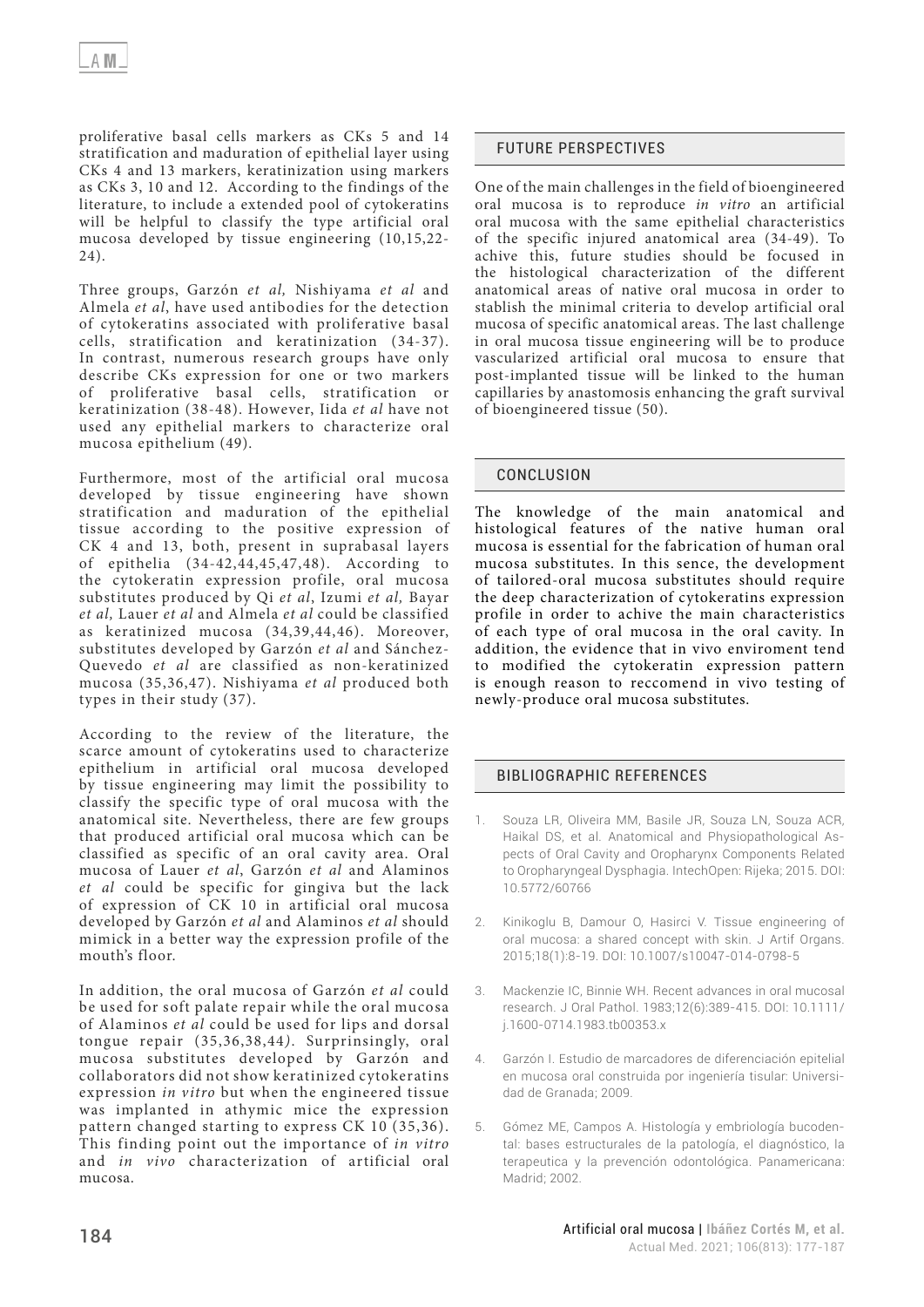| Cytokeratin expression           |                 |               |             |                |           |                          |      |           |                 |             |           |             |
|----------------------------------|-----------------|---------------|-------------|----------------|-----------|--------------------------|------|-----------|-----------------|-------------|-----------|-------------|
|                                  |                 | Proliferative |             | Stratification |           | Keratinization           |      |           |                 | Other       |           |             |
| Author/Bibliography              | CK <sub>5</sub> | CK14          | CK4         | CK13           | CK3       | CK10                     | CK12 | CK1       | CK <sub>2</sub> | CK6         | CK7       | CK8         |
| Yadev et al (48)                 |                 |               |             | $\ddot{}$      |           |                          |      |           |                 |             |           |             |
| Nishiyama et al (37)             |                 | $\ddot{}$     |             | $\ddot{}$      |           | $\ddot{}$                |      |           |                 |             |           |             |
| Nishiyama et al (37)             |                 | $\ddot{}$     |             | $\ddot{}$      |           | $\overline{\phantom{0}}$ |      |           |                 |             |           |             |
| Qi et al (46)                    |                 |               |             |                |           | $\ddot{}$                |      |           |                 |             |           |             |
| Sánchez-Quevedo et<br>al (47)    |                 |               |             | $\ddot{}$      |           | $\overline{\phantom{0}}$ |      |           |                 |             |           |             |
| Izumi et al (42)                 |                 |               |             | $\ddot{}$      |           | $\ddot{}$                |      |           |                 |             |           |             |
| lida et al (49)                  |                 |               |             |                |           |                          |      |           |                 |             |           |             |
| Kriegebaum et al (43)            | $\ddot{}$       | $\ddot{}$     |             |                |           |                          |      |           |                 |             |           |             |
| Bayar et al (39)                 |                 |               |             |                | $\ddot{}$ |                          |      |           |                 |             |           |             |
| Lauer et al (44)                 | $\ddot{}$       |               |             |                |           | $\ddot{}$                |      | $\ddot{}$ | $\ddot{}$       | $\ddot{}$   |           |             |
| Garzón et al (35)                | $\ddot{}$       |               | $\ddot{}$   | $\ddot{}$      |           | $\overline{\phantom{m}}$ |      |           |                 |             | $\ddot{}$ | $\ddot{}$   |
| Garzón et al (36)                | $\ddot{}$       |               | $\ddot{}$   | $+$            |           | $\overline{\phantom{0}}$ |      |           |                 |             | $\ddot{}$ | $\ddot{}$   |
| Chinnathambi et al<br>(40)       |                 | $\ddot{}$     | $\ddot{}$   | $\ddot{}$      |           |                          |      | +         |                 |             |           |             |
| Almela et al (34)                |                 | $\ddot{}$     |             | $+$            |           | $\ddot{}$                |      |           |                 |             |           |             |
| Alaminos et al (38)<br>$\ddot{}$ |                 | $\ddot{}$     | $\ddot{}$   |                |           |                          |      | $\ddot{}$ |                 |             |           |             |
| de Carvalho Días et<br>al (41)   |                 | $\ddot{}$     |             | $\ddot{}$      |           |                          |      |           |                 |             |           |             |
| Peña et al (45)                  |                 |               |             | $\overline{a}$ |           |                          |      |           |                 | $\ddot{}$   |           |             |
|                                  |                 |               |             |                |           |                          |      |           |                 |             |           |             |
| Author/Bibliography              |                 | CK9           | <b>CK11</b> | CK15           |           | <b>CK16</b>              | CK17 |           | CK18            | <b>CK19</b> |           | <b>CK20</b> |
| Yadev et al (48)                 |                 |               |             |                |           |                          |      |           |                 |             |           |             |
| Nishiyama et al (37)             |                 |               |             |                |           |                          |      |           |                 |             |           |             |
| Nishiyama et al (37)             |                 |               |             |                |           |                          |      |           |                 |             |           |             |
| Qi et al (46)                    |                 |               |             |                |           | $\pm$                    |      |           |                 |             |           |             |
| Sánchez-Quevedo et al<br>(47)    |                 |               |             |                |           |                          |      |           |                 |             |           |             |
| Izumi et al (42)                 |                 |               |             |                |           |                          |      |           |                 | ÷           |           |             |
| lida et al (49)                  |                 |               |             |                |           |                          |      |           |                 |             |           |             |
| Kriegebaum et al (43)            |                 |               |             |                |           |                          |      |           |                 |             |           |             |
| Bayar et al (39)                 |                 |               |             |                |           |                          |      |           |                 |             |           |             |
| Lauer et al (44)                 |                 |               | $\ddot{}$   |                |           |                          |      |           |                 |             |           |             |
| Garzón et al (35)                |                 |               |             |                |           |                          |      |           |                 | $\ddot{}$   |           |             |
| Garzón et al (36)                |                 |               |             |                |           |                          |      |           | $\ddot{}$       | $\ddot{}$   |           |             |
| Chinnathambi et al (40)          |                 |               |             |                |           |                          |      |           |                 | $\pm$       |           |             |
| Almela et al (34)                |                 |               |             |                |           |                          |      |           |                 |             |           |             |
| Alaminos et al (38)              |                 |               |             |                |           |                          |      |           |                 | $\ddot{}$   |           |             |
| de Carvalho Días et al (41)      |                 |               |             |                |           |                          |      |           |                 |             |           |             |
| Peña et al (45)                  |                 |               |             |                |           |                          |      |           |                 |             |           |             |

Table 5. Cytokeratins expression pattern of artificial oral mucosas reported by the literature. +: possitive CK reaction. -: negative CK reaction. White: cytokeratin expression not studied. Proliferative: proliferative basal cells cytokeratins (CKs 5 and 14). Stratification: stratification associated cytokeratins (CKs 4 and 13). Keratinization: keratinization associated cytokerains (CKs 3, 10 and 12). Other: other cytokeratins (CKs 1, 2, 6, 7, 8, 9, 11, 15, 16, 17, 18, 19, 20).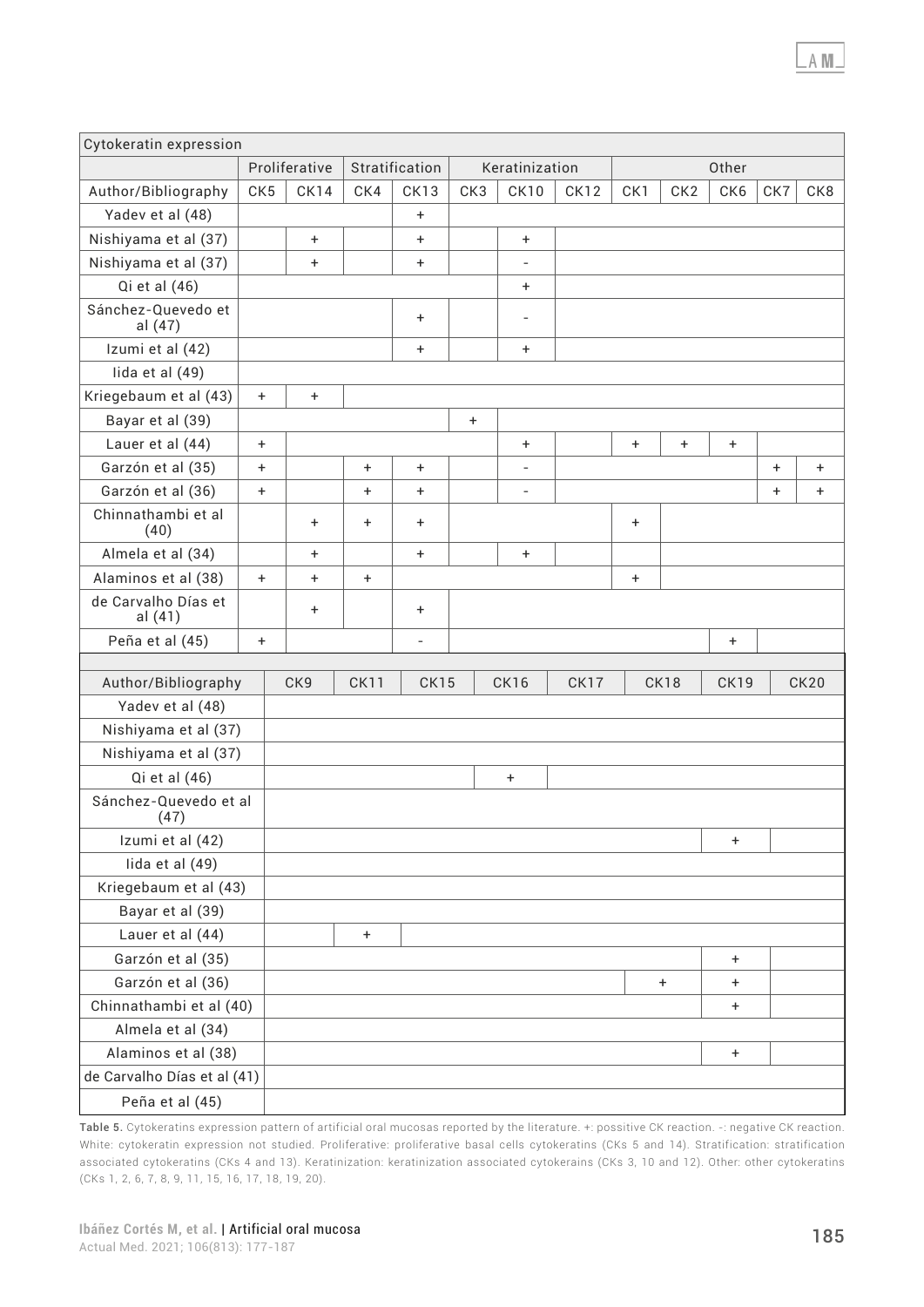- 6. Mueller DT, Callanan VP. Congenital malformations of the oral cavity. Otolaryngol Clin North Am. 2007;40(1):141-60, vii. DOI: [10.1016/j.otc.2006.10.007](https://doi.org/10.1016/j.otc.2006.10.007)
- 7. Koray M, Tosun T. Oral mucosal trauma and injuries. IntechOpen: Rijeka; 2019. DOI: [10.5772/intechopen.81201](https://doi.org/10.5772/intechopen.81201)
- 8. Golinski P, Gröger S, Meyle J. Bioengineering and Analysis of Oral Mucosa Models. In: Kamolz LP., Lumenta D. (eds) Dermal Replacements in General, Burn, and Plastic Surgery. Springer, Vienna. 2013:173-92. DOI: [10.1007/978-3-7091-](https://doi.org/10.1007/978-3-7091-1586-2_15) [1586-2\\_15](https://doi.org/10.1007/978-3-7091-1586-2_15)
- 9. Llames S, Recuero I, Romance A, Garcia E, Pena I, Del Valle AF, et al. Tissue-engineered oral mucosa for mucosal reconstruction in a pediatric patient with hemifacial microsomia and ankyloglossia. Cleft Palate Craniofac J. 2014;51(2):246-51. DOI: [10.1597/12-245](https://doi.org/10.1597/12-245)
- 10. Rao RS, Patil S, Ganavi BS. Oral cytokeratins in health and disease. J Contemp Dent Pract. 2014;15(1):127-36. DOI: [10.5005/jp-journals-10024-1502](https://doi.org/10.5005/jp-journals-10024-1502)
- 11. Adams D. Keratinization of the oral epithelium. Ann R Coll Surg Engl. 1976;58(5):351-8.
- 12. Berkovitz BKB, Holland GR, Moxham BJ. Oral Anatomy, Histology and Embryology. Mosby Elsevier: Kidlington; 2009.
- 13. Bergmeier LA. Oral Mucosa in Health and Disease. Springer: Cham; 2018.
- 14. Groeger S, Meyle J. Oral Mucosal Epithelial Cells. Front Immunol. 2019;10:208. DOI: [10.3389/fimmu.2019.00208](https://doi.org/10.3389/fimmu.2019.00208)
- 15. Winning TA, Townsend GC. Oral mucosal embryology and histology. Clin Dermatol. 2000;18(5):499-511. DOI: [10.1016/](https://doi.org/10.1016/s0738-081x(00)00140-1) [s0738-081x\(00\)00140-1](https://doi.org/10.1016/s0738-081x(00)00140-1)
- 16. Chandra S. CS, Chandra M., Chandra G. and Chandra N. Textbook of Dental and Oral Histology with Embryology and Multiple Choice Questions. Jaypee; 2010.
- 17. Groeger SE, Meyle J. Epithelial barrier and oral bacterial infection. Periodontol 2000. 2015;69(1):46-67. DOI: [10.1111/](https://doi.org/10.1111/prd.12094) [prd.12094](https://doi.org/10.1111/prd.12094)
- 18. Moharamzadeh K, Colley H, Murdoch C, Hearnden V, Chai WL, Brook IM, et al. Tissue-engineered oral mucosa. J Dent Res. 2012;91(7):642-50. DOI: [10.1177/0022034511435702](https://doi.org/10.1177/0022034511435702)
- 19. Ciano J, Beatty BL. Regional quantitative histological variations in human oral mucosa. Anat Rec (Hoboken). 2015;298(3):562-78. DOI: [10.1002/ar.23097](https://doi.org/10.1002/ar.23097)
- 20. Vela-Romera A, Carriel V, Martin-Piedra MA, Aneiros-Fernandez J, Campos F, Chato-Astrain J, et al. Characterization of the human ridged and non-ridged skin: a comprehensive histological, histochemical and immunohistochemical analysis. Histochem Cell Biol. 2019;151(1):57- 73. DOI: [10.1007/s00418-018-1701-x](https://doi.org/10.1007/s00418-018-1701-x)
- 21. Moll R, Franke WW, Schiller DL, Geiger B, Krepler R. The catalog of human cytokeratins: patterns of expression in normal epithelia, tumors and cultured cells. Cell. 1982;31(1):11-24. DOI: [10.1016/0092-8674\(82\)90400-7](https://doi.org/10.1016/0092-8674(82)90400-7)
- 22. Dale BA, Salonen J, Jones AH. New approaches and concepts in the study of differentiation of oral epithelia. Crit Rev Oral Biol Med. 1990;1(3):167-90. DOI: [10.1177/10454411900010030201](https://doi.org/10.1177/10454411900010030201)
- 23. Guo JH, Maltha JC, He SG, Krapels IP, Spauwen PH, Steegers-Theunissen RP, et al. Cytokeratin expression in palatal and marginal mucosa of cleft palate patients. Arch Oral Biol. 2006;51(7):573-80. DOI: [10.1016/j.archoralbio.2006.01.004](https://doi.org/10.1016/j.archoralbio.2006.01.004)
- 24. van der Velden L-A, Schaafsma H, Manni J, Ramaekers F, Kuijpers W. Expression of Cytokeratin Subtypes and Vimentin in Squamous Cell Carcinoma of the Floor of the Mouth and the Mobile Tongue. Oto rhino laryngol nova. 2001;11:186-92. DOI: [10.1159/000063015](https://doi.org/10.1159/000063015)
- 25. Ouhayoun JP, Gosselin F, Forest N, Winter S, Franke WW. Cytokeratin patterns of human oral epithelia: differences in cytokeratin synthesis in gingival epithelium and the adjacent alveolar mucosa. Differentiation. 1985;30(2):123-9. DOI: [10.1111/j.1432-0436.1985.tb00523.x](https://doi.org/10.1111/j.1432-0436.1985.tb00523.x)
- 26. Gibbs S, Ponec M. Intrinsic regulation of differentiation markers in human epidermis, hard palate and buccal mucosa. Arch Oral Biol. 2000;45(2):149-58. DOI: [10.1016/s0003-](https://doi.org/10.1016/s0003-9969(99)00116-8) [9969\(99\)00116-8](https://doi.org/10.1016/s0003-9969(99)00116-8)
- 27. Clark MA, Wilson C, Sama A, Wilson JA, Hirst BH. Differential cytokeratin and glycoconjugate expression by the surface and crypt epithelia of human palatine tonsils. Histochem Cell Biol. 2000;114(4):311-21. DOI: [10.1007/s004180000198](https://doi.org/10.1007/s004180000198)
- 28. Sawaf MH, Ouhayoun JP, Shabana AH, Forest N. Cytokeratin expression in human tongue epithelium. Am J Anat. 1990;189(2):155-66. DOI:[10.1002/aja.1001890206](https://doi.org/10.1002/aja.1001890206)
- 29. Heller M, Frerick-Ochs EV, Bauer HK, Schiegnitz E, Flesch D, Brieger J, et al. Tissue engineered pre-vascularized buccal mucosa equivalents utilizing a primary triculture of epithelial cells, endothelial cells and fibroblasts. Biomaterials. 2016;77:207-15. DOI: [10.1016/j.biomaterials.2015.10.073](https://doi.org/10.1016/j.biomaterials.2015.10.073)
- 30. Oliveira AC, Garzon I, Ionescu AM, Carriel V, Cardona Jde L, Gonzalez-Andrades M, et al. Evaluation of small intestine grafts decellularization methods for corneal tissue engineering. PLoS One. 2013;8(6):e66538. DOI: [10.1371/journal.pone.0066538](https://doi.org/10.1371/journal.pone.0066538)
- 31. Montano I, Schiestl C, Schneider J, Pontiggia L, Luginbuhl J, Biedermann T, et al. Formation of human capillaries in vitro: the engineering of prevascularized matrices. Tissue Eng Part A. 2010;16(1):269-82. DOI: [10.1089/ten.TEA.2008.0550](https://doi.org/10.1089/ten.tea.2008.0550)
- 32. Carriel VS, Aneiros-Fernandez J, Arias-Santiago S, Garzon IJ, Alaminos M, Campos A. A novel histochemical method for a simultaneous staining of melanin and collagen fibers. J Histochem Cytochem. 2011;59(3):270-7. DOI: [10.1369/0022155410398001](https://doi.org/10.1369/0022155410398001)